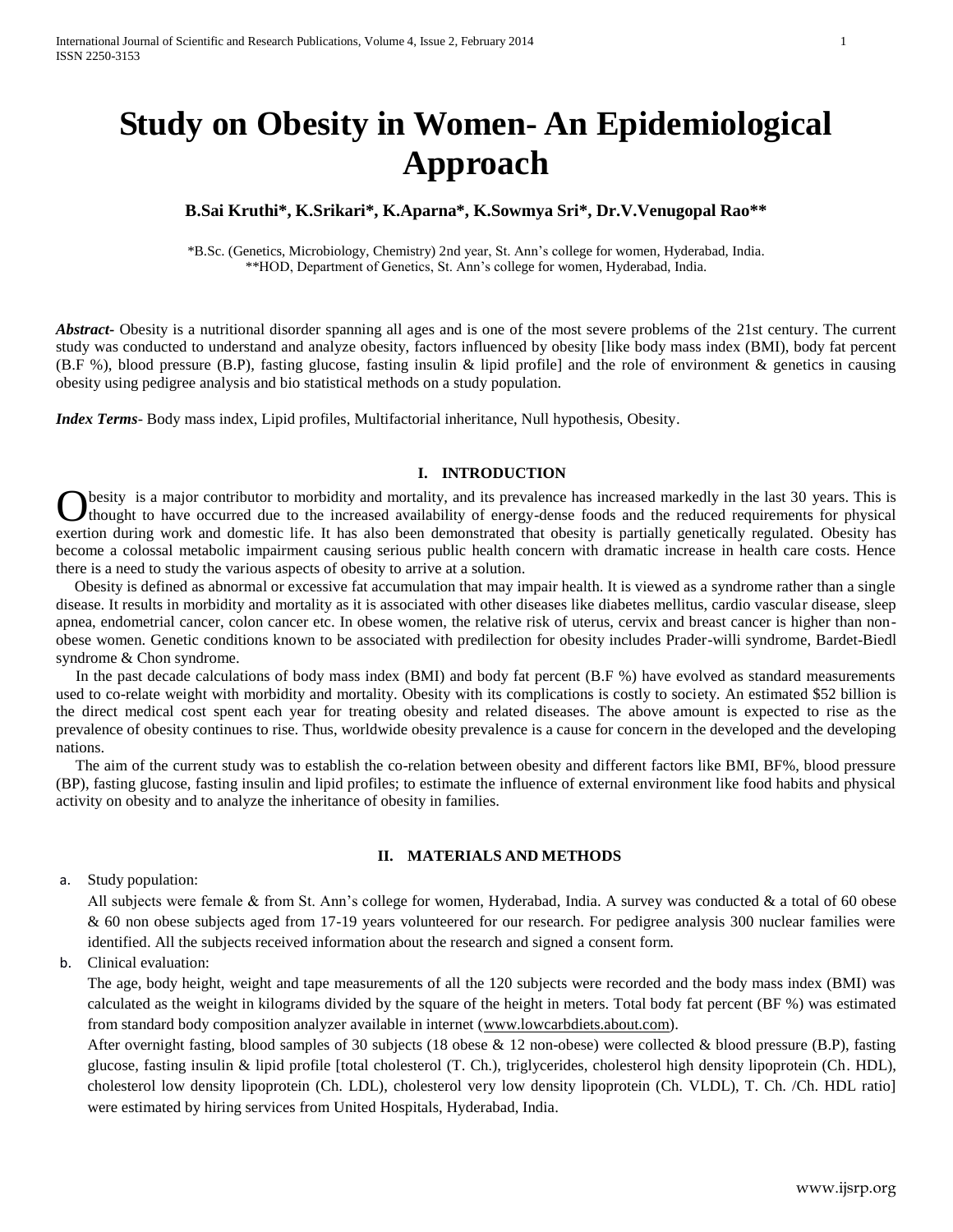c. Effect of external environment:

To evaluate the role of external environment in obesity, the 120 subjects were inquired about their food habits & amount of physical activity in their daily life .To analyze the food habits of the subjects, they were asked to choose among three categories namely nutritious, moderate  $\&$  junk. For physical activity, they were asked to answer in a yes or no pattern.

d. Pedigree analysis :

To analyze the inheritance of obesity, pedigrees of 300 nuclear families (two generation) with a total of 1184 individuals were made. All the individuals diagnosed with obesity were considered as affected & the rest as normal. The pedigrees were divided into three categories based on the mating type (father x mother of propositus) namely, normal x normal (N x N), normal x affected (N x A) or affected x normal  $(A \times N)$  & affected x affected  $(A \times A)$ . Percentage of progeny affected for each category was calculated using segregation analysis & the results were interpreted on the basis of Mendelian laws.

e. Statistical analysis:

All the results were interpreted using statistical methods. Results for BMI, B.F %, B.P, fasting glucose, fasting insulin and lipid profile were estimated using 'Student's t test' by calculating mean, standard error and t value for each character. Analysis of the effect of food habits and physical activity on obesity was done by using 'Pearson's chi-square analysis' and 'Yate's chi-square analysis' respectively.

A t-test is any statistical hypothesis test in which the test statistic follows a student's t distribution if the null hypothesis is supported. It can be used to determine if two sets of data are significantly different from each other. A chi-square test is any statistical hypothesis test in which the sampling distribution of the test statistic is a chi-squared distribution when the null hypothesis is true.

In statistical inference of observed data of a scientific experiment, the null hypothesis refers to a general or default position that there is no relationship between two measured phenomena or that a potential influencing factor has no effect. Rejecting or disproving the null hypothesis and thus concluding that there is a relationship or a measurable effect is pivotal in the modern practice of science.

f. List of formulas:

1. Mean-
$$
\frac{1}{X} = \frac{\sum X}{N}
$$

2. Variance-

$$
s^2 = \frac{\Sigma X^2 - \frac{(\Sigma X)^2}{N}}{N - 1}
$$

3. Standard deviation-

$$
s = \sqrt{\frac{\Sigma X^2 - \frac{(\Sigma X)^2}{N}}{N - 1}}
$$

4. Standard error-

$$
s_{\overline{X}} = \frac{s}{\sqrt{N}}
$$

5. t value-

$$
t = \frac{\mid \overline{x}_1 - \overline{x}_2 \mid}{\sqrt{\frac{s_1^2}{n_1} + \frac{s_2^2}{n_2}}}
$$

6. Pearson's chi-square-

$$
\chi^2 = \sum \frac{(O-E)^2}{E}
$$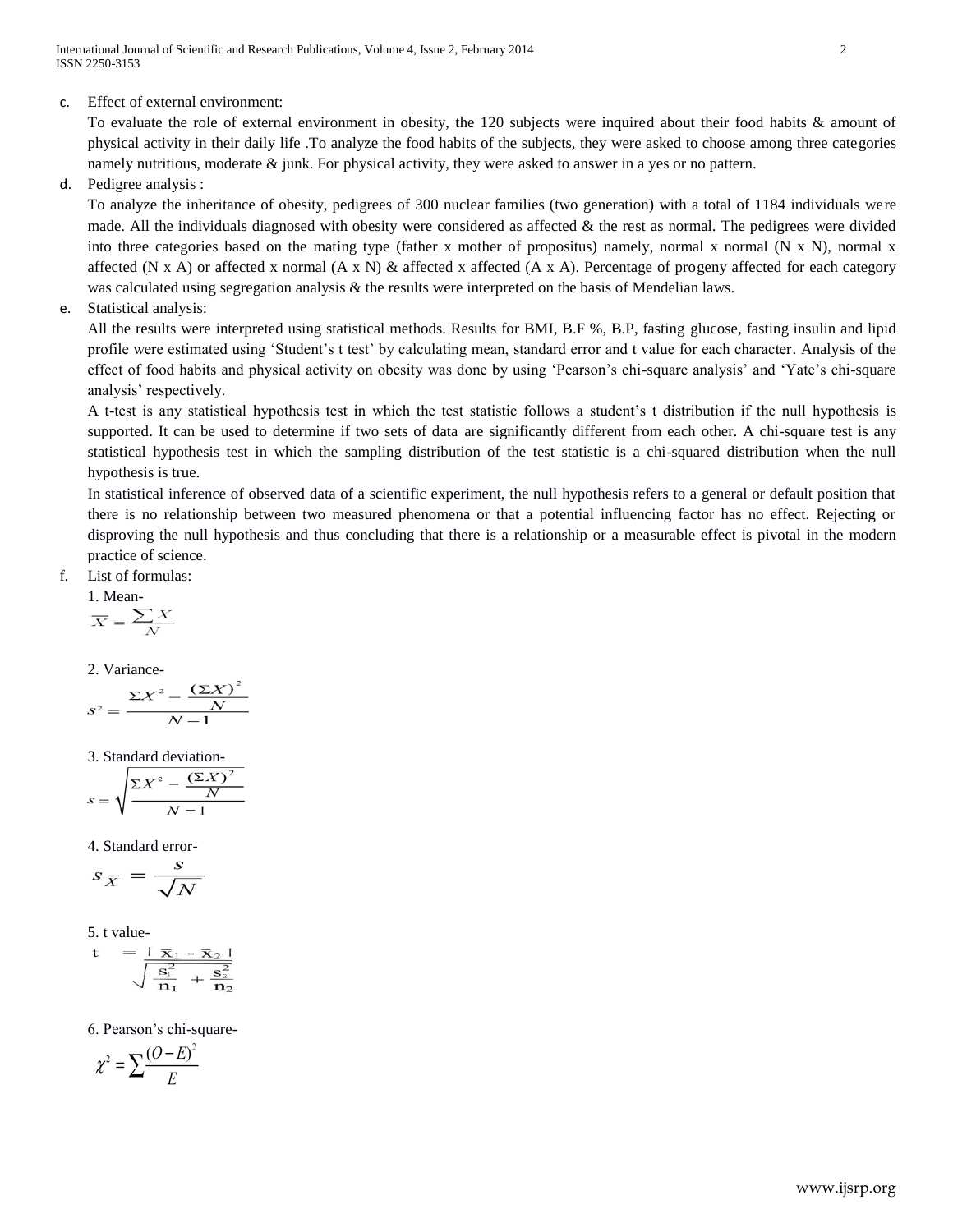7. Yate's chi-square-

$$
\chi^2_{Yates} = \frac{N(|ad - bc| - N/2)^2}{N_S N_F N_A N_B}
$$

## **III. RESULTS AND FINDINGS**

| S.No. | <b>Character</b> | <b>Obese</b> |                          | Non obese |                          | 't' value |
|-------|------------------|--------------|--------------------------|-----------|--------------------------|-----------|
|       |                  | Mean         | <b>Standard</b><br>error | Mean      | <b>Standard</b><br>error |           |
| 1     | BMI              | 24.605       | 0.245                    | 20.088    | 0.099                    | 4.719     |
| 2     | $B.F\%$          | 38.907       | 0.582                    | 23.766    | 0.354                    | 12.788    |

#### Table 1: BMI & B.F% of obese and non-obese subjects

Degrees of freedom =N1+N2-2

 $= 60+60-2 = 118$ 

t value for 118 degrees of freedom at 5% loss of significance =1.658

Null Hypothesis: No correlation between obesity & the above factors

If t value is <1.658 –Accept the null hypothesis

If t value is  $>1.658$  –Reject the null hypothesis

Since the t value for BMI & B.F% was found to be >1.658, null hypothesis was rejected.



Figure 1: Mean of BMI & BF% of obese & non obese subjects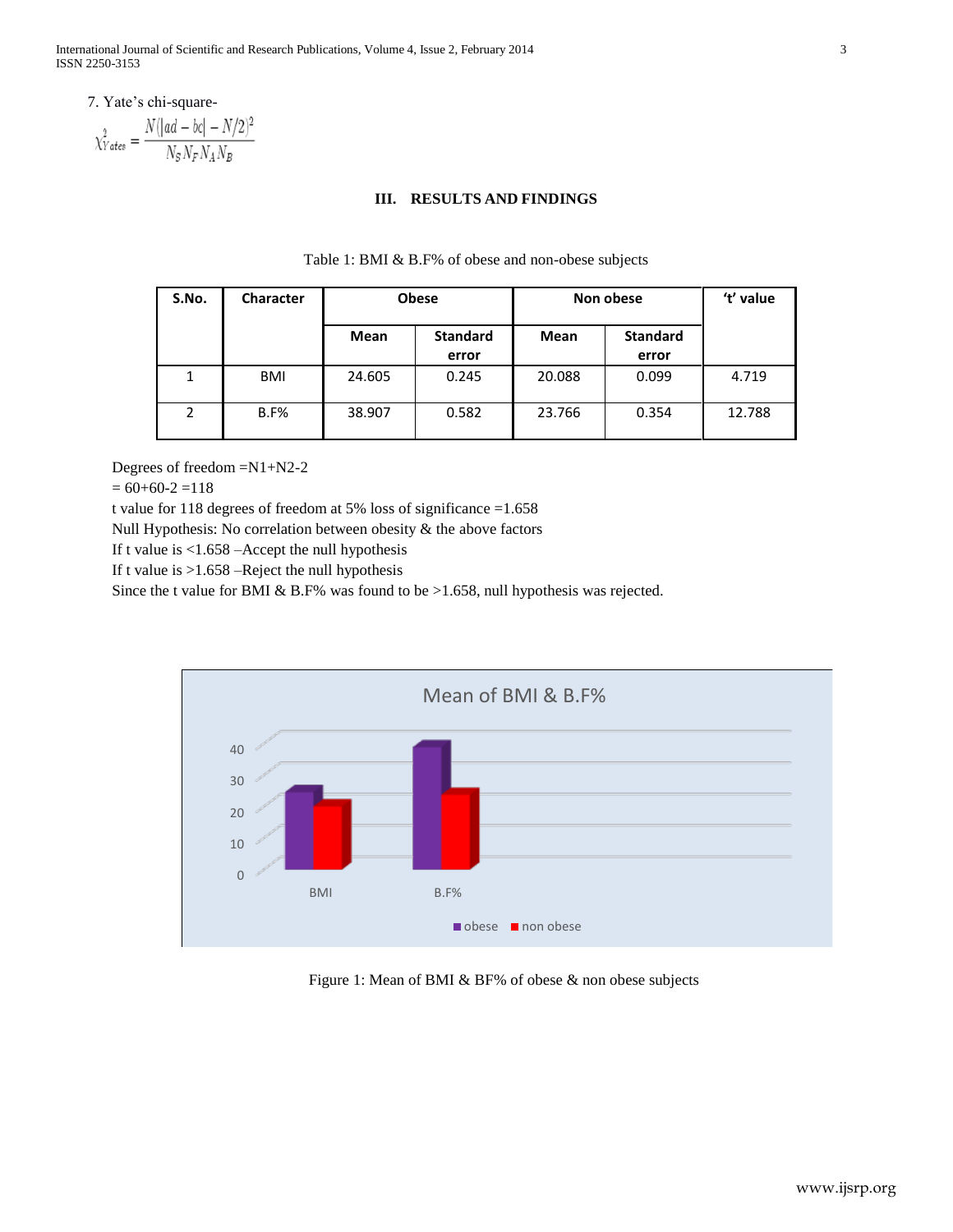

Figure 2: BMI Vs BP Systolic



Figure 3: BMI Vs BP Diastolic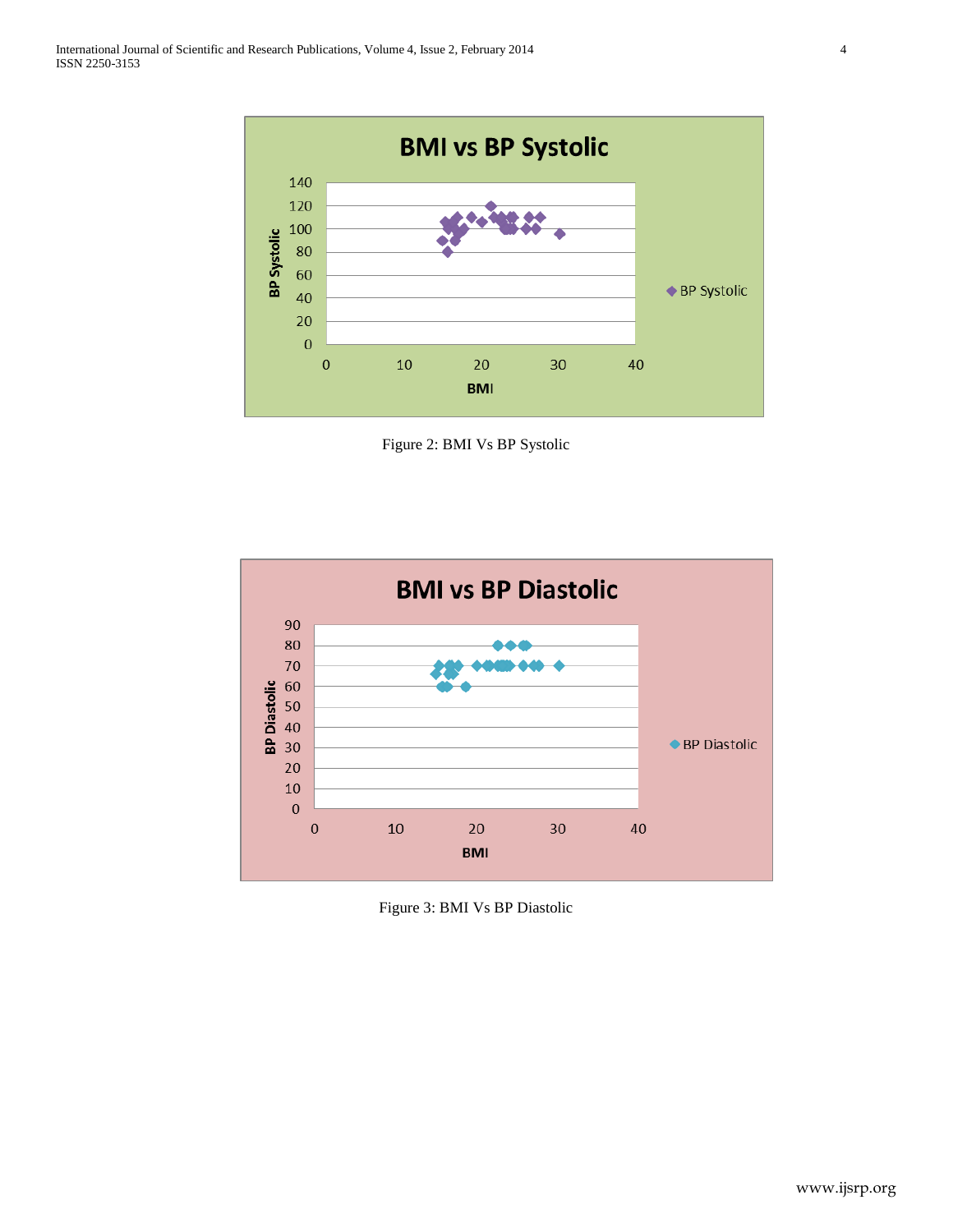| S.No.          | <b>Character</b>         | <b>Obese</b> |                          | Non obese   |                          | 't' value |
|----------------|--------------------------|--------------|--------------------------|-------------|--------------------------|-----------|
|                |                          | <b>Mean</b>  | <b>Standard</b><br>error | <b>Mean</b> | <b>Standard</b><br>error |           |
| $\mathbf{1}$   | <b>Blood pressure</b>    | 4.406        | 0.025                    | 3.461       | 0.048                    | 17.871    |
| $\overline{2}$ | Fasting glucose          | 155.37       | 2.127                    | 143.943     | 3.542                    | 2.766     |
| 3              | Fasting insulin          | 24.63        | 1.267                    | 12.329      | 1.058                    | 7.443     |
| 4              | <b>Total cholesterol</b> | 288.03       | 6.520                    | 280.429     | 5.619                    | 0.883     |
| 5              | Triglycerides            | 153.04       | 10.119                   | 113.571     | 6.854                    | 3.229     |
| 6              | Ch.HDL                   | 83.7         | 6.108                    | 83.571      | 2.125                    | 0.019     |
| 7              | Ch.LDL                   | 184.5        | 5.126                    | 175         | 5.868                    | 1.219     |
| 8              | Ch.VLDL                  | 31.4         | 2.015                    | 23.571      | 1.388                    | 3.199     |
| 9              | T.Ch/HDL Ch. Ratio       | 8.19         | 0.225                    | 6.671       | 0.195                    | 5.098     |

## Table 2: BP, fasting glucose, fasting insulin  $\&$  lipid profiles of obese  $\&$  non obese subjects

Degrees of freedom =N1+N2-2

 $= 18+12-2 = 28$ 

t value for 28 degrees of freedom at 5% loss of significance =1.701

Null Hypothesis: No correlation between obesity & the above factors

If t value is <1.701–Accept the null hypothesis

If t value is >1.701–Reject the null hypothesis

For the following factors, null hypothesis was accepted since the t value was found to be <1.701

- 1. Total Cholesterol
- 2. Ch. HDL
- 3. Ch. LDL

For the following factors, null hypothesis was rejected since the t value was found to be >1.701

- 1. B.P
- 2. F.G
- 3. F.I
- 4. Triglycerides
- 5. Ch. VLDL
- 6. T. Ch./Ch. HDL Ratio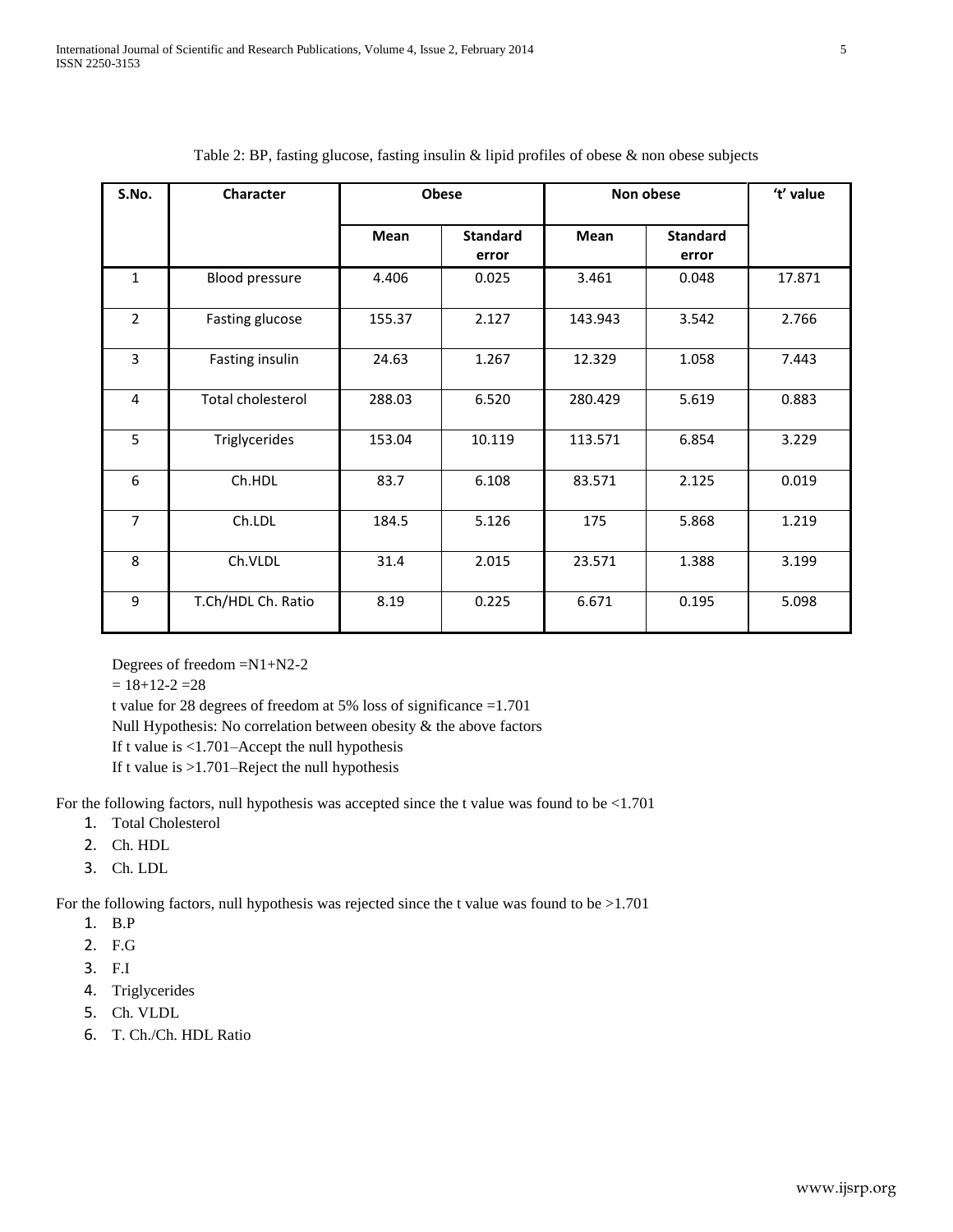

Figure 4: Mean of Lipid Profiles of obese & non-obese subjects

|  |  | Table 3: Effect of Food Habits |  |
|--|--|--------------------------------|--|
|--|--|--------------------------------|--|

| <b>Type of food</b> | Obese | Non obese | <b>Row Total</b>       |  |
|---------------------|-------|-----------|------------------------|--|
| <b>Nutritious</b>   | 0     | 16        | 16                     |  |
| Moderate            | 38    | 17        | 55                     |  |
| 48<br>Junk          |       |           | 49                     |  |
| <b>Column Total</b> | 86    | 34        | <b>Grand Total=120</b> |  |
|                     | ック    | 57.36384  |                        |  |

Degrees of freedom  $=$  (Row total-1) (Column total-1)

 $= (3-1) (2-1) = 2$ 

 $\chi$ 2 value for 2 degrees of freedom at 5% loss of significance = 5.991

Null Hypothesis: No effect of food habits on obesity

If  $\chi$ 2 value is <5.991–Accept the null hypothesis

If  $χ$ 2 value is > 5.991–Reject the null hypothesis

Since the  $\chi$ 2 value was > 5.991, null hypothesis was rejected.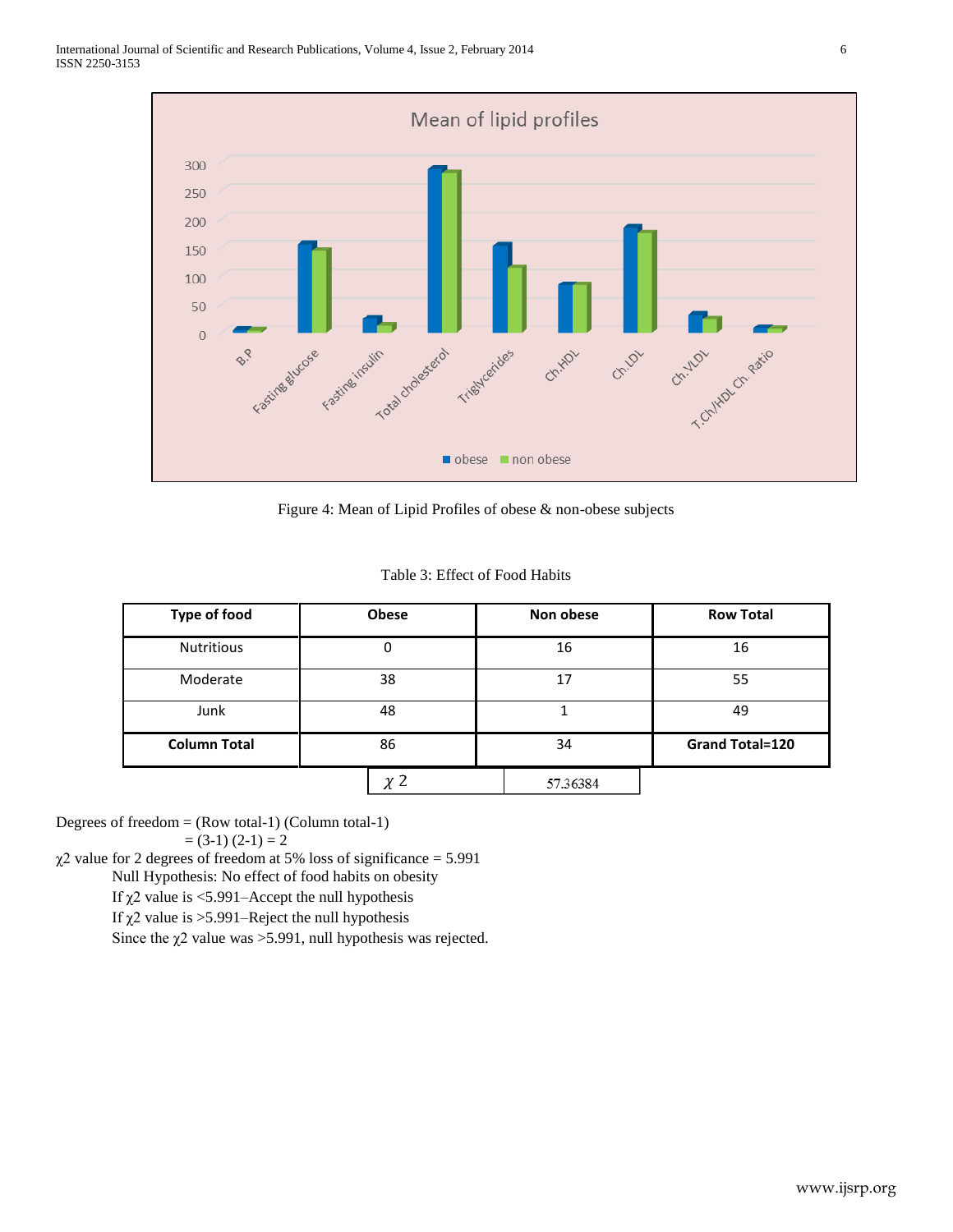





#### Table 4: Effect of Physical activity

| <b>Exercise</b>     | <b>Obese</b> | Non obese | <b>Row Total</b>       |  |
|---------------------|--------------|-----------|------------------------|--|
| Yes                 | 10           | 30        | 40                     |  |
| No                  | 76           |           | 80                     |  |
| <b>Column Total</b> | 86           | 34        | <b>Grand Total=120</b> |  |
|                     |              | 67.84     |                        |  |

Degrees of freedom = (Row total-1) (Column total-1)

 $=(2-1)(2-1)=1$ 

 $\chi$ 2 value for 1 degrees of freedom at 5% loss of significance = 3.841

Null Hypothesis: No effect physical activity on obesity

If  $\chi$ 2 value is <3.841–Accept the null hypothesis

If  $\chi$ 2 value is > 3.841–Reject the null hypothesis

Since the  $\chi$ 2 value was found to be > 3.841, null hypothesis was rejected.





Figure 7: Answers of obese subjects about physical activity Figure 8: Answers of non-obese subjects about physical activity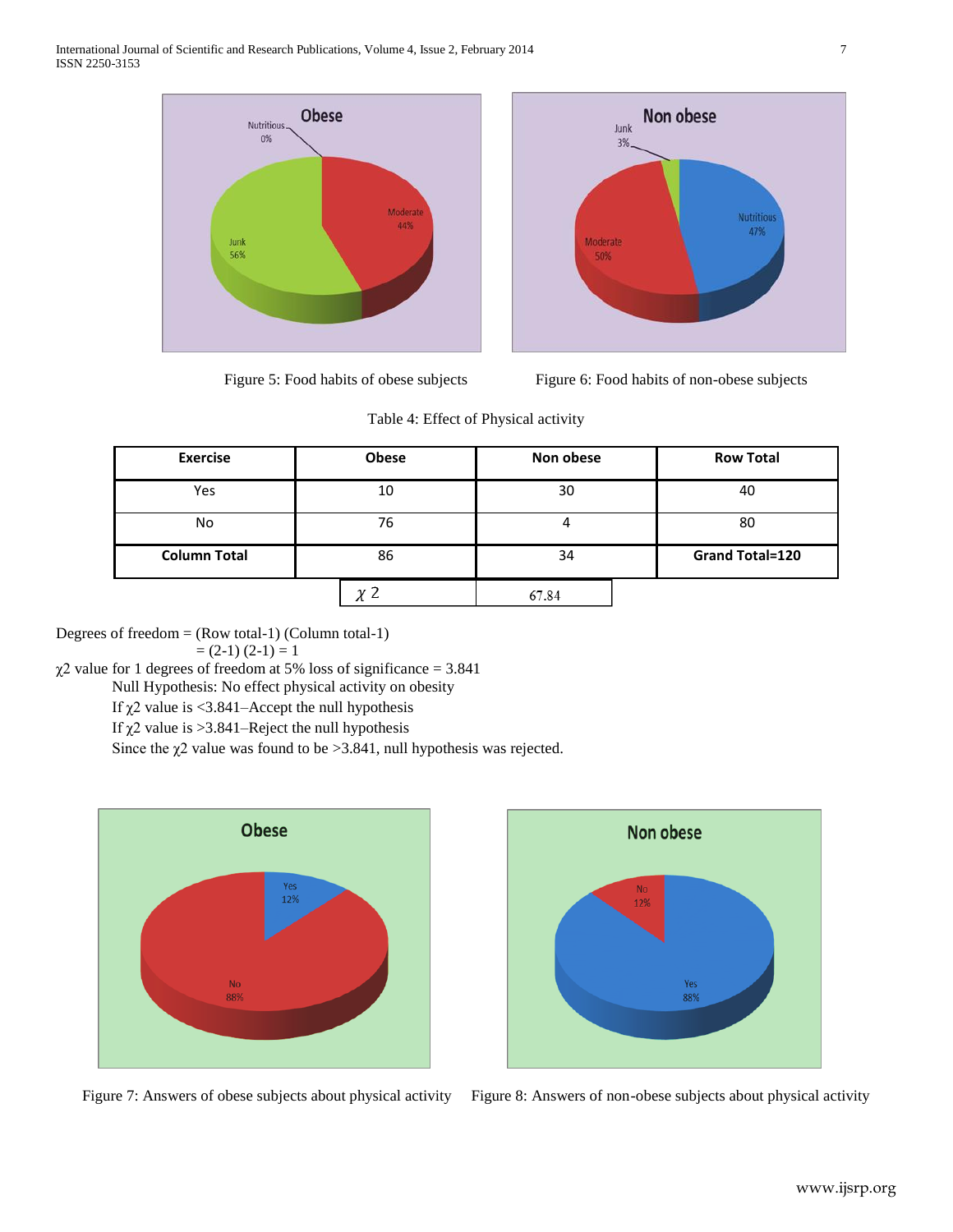1. NxN



2. AxN



3. NxA



4. AxA



Figure 9: Sample pedigrees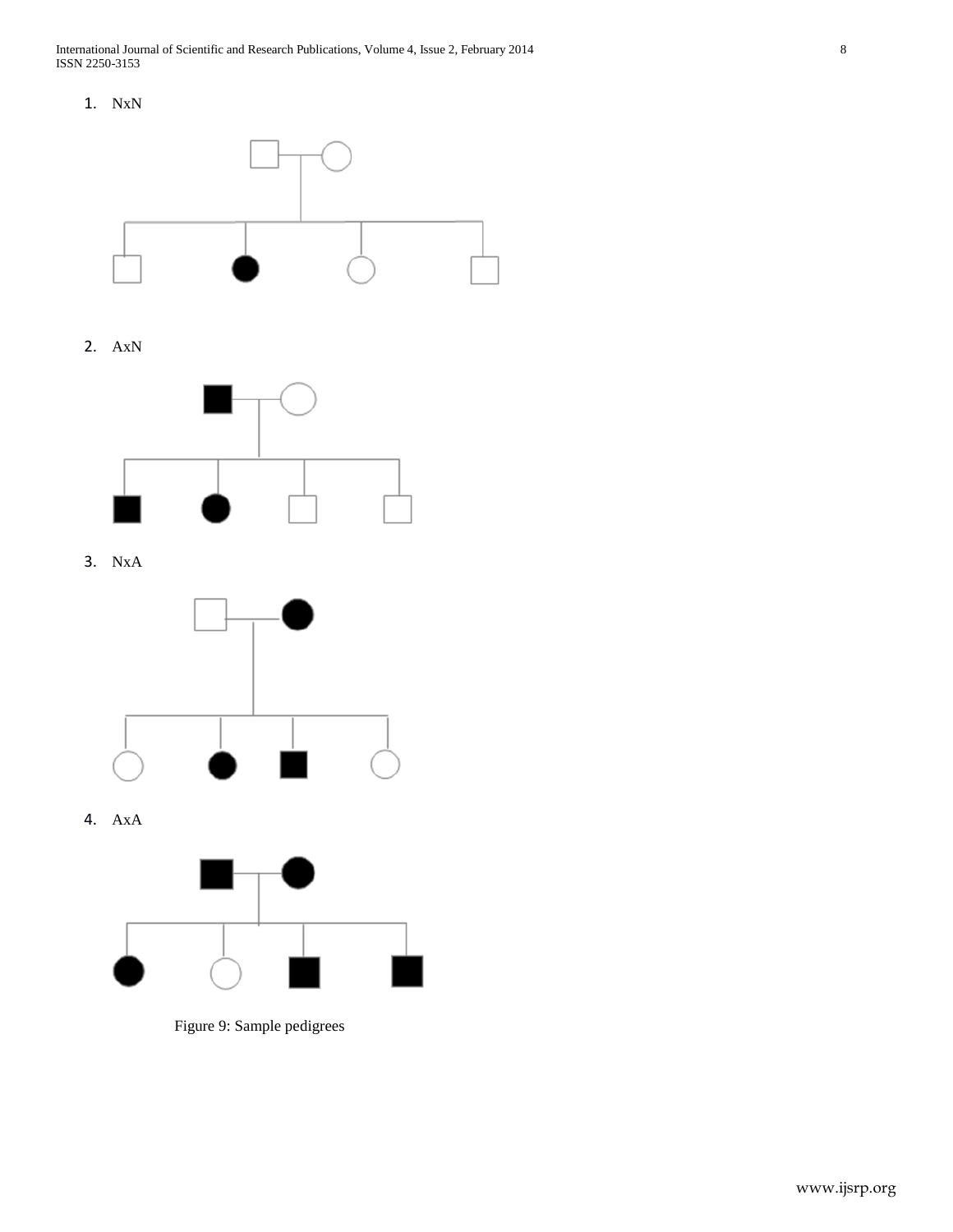| S.No. | <b>Mating type</b><br>$(M \times F)$ | <b>Total</b><br>frequency | No. of progeny<br>affected | <b>Total progeny</b> | % of progeny<br>affected |
|-------|--------------------------------------|---------------------------|----------------------------|----------------------|--------------------------|
|       | $N \times N$                         | 100                       | 62                         | 241                  | 25.70%                   |
|       | $N \times A \& A \times N$           | 100                       | 66                         | 187                  | 35.30%                   |
|       | AxA                                  | 100                       | 87                         | 156                  | 55.80%                   |

Table 5: Pedigree Analysis



Figure 10: Percentage of progeny affected

#### **IV. DISCUSSION**

 Obesity is a leading preventable cause of death worldwide, with increase in prevalence in adults, especially women and children, and authorities view it as one of the most serious public health problems of the  $21<sup>st</sup>$  century.

 The BMI is used in a wide variety of contexts as a simple method to assess how much an individual's body weight departs from what is normal or desirable for a person of his or her height. Obesity leads to excess fat deposition due to which a person's bodyweight is at least 20% higher than it should be. This results in an increase in BMI value. However, the BMI measurement can sometimes be misleading as it does not measure the % of body fat. Hence BF% is a more accurate measure of fitness level since it calculates a person's relative body composition without regard to height or weight. The 't' values of BMI and B.F % were found to be much higher than the table value (4.719>1.658, 12.788>1.658 respectively). Thus it can be concluded that a strong correlation exists between obesity, BMI and B.F%. It has been observed that obese subjects show higher BMI & B.F% values. This is in accordance with the already established method of using BMI & B.F% to identify obese subjects.

 Obesity is known to increase the risk of elevated blood pressure. The 't' value of B.P was found to be much higher than the table value (17.871>>1.701). This shows that obesity leads to high B.P. However our present study could not support the fact that a linear relationship exists between BP  $\&$  BMI. The fasting blood glucose  $\&$  insulin levels of obese subjects were observed to be more than non-obese subjects (t value for blood glucose  $=$  2.765  $\&$  for insulin  $=$  7.443). Hence the current study supports the fact that obesity elevates blood glucose & insulin levels. This is the cause for diabetes in severely obese people.

 A lipid profile is a measurement of various lipids that are found in the blood. It is a known fact that obese patients suffer from high cholesterol levels in their blood which in turn leads to cardiovascular disorders. In the current study, values of triglycerides, Ch. VLDL & T. Ch./Ch.HDL ratio were found to be higher in obese subjects ('t' values 3.229, 3.199 & 5.097 respectively) which indicates that a direct relationship exists between them & obesity. Such elevated lipid levels in blood might result in diabetes & coronary diseases. However any definite relationship between obesity and total Cholesterol, Ch. HDL & Ch. LDL could not be observed. High Total Ch. Levels in obese subjects were not observed may be due to the fact that the sample population contained subjects belonging to teenage & these obese subjects might develop high Total. Ch. levels in future.

The origin of obesity is complex and is it thought to be affected by the behavior and lifestyle of the individual. The current study reveals that food habits & physical activities influence obesity to a great extent ( $\chi$ 2 values 57.364 & 67.84 respectively). Eating food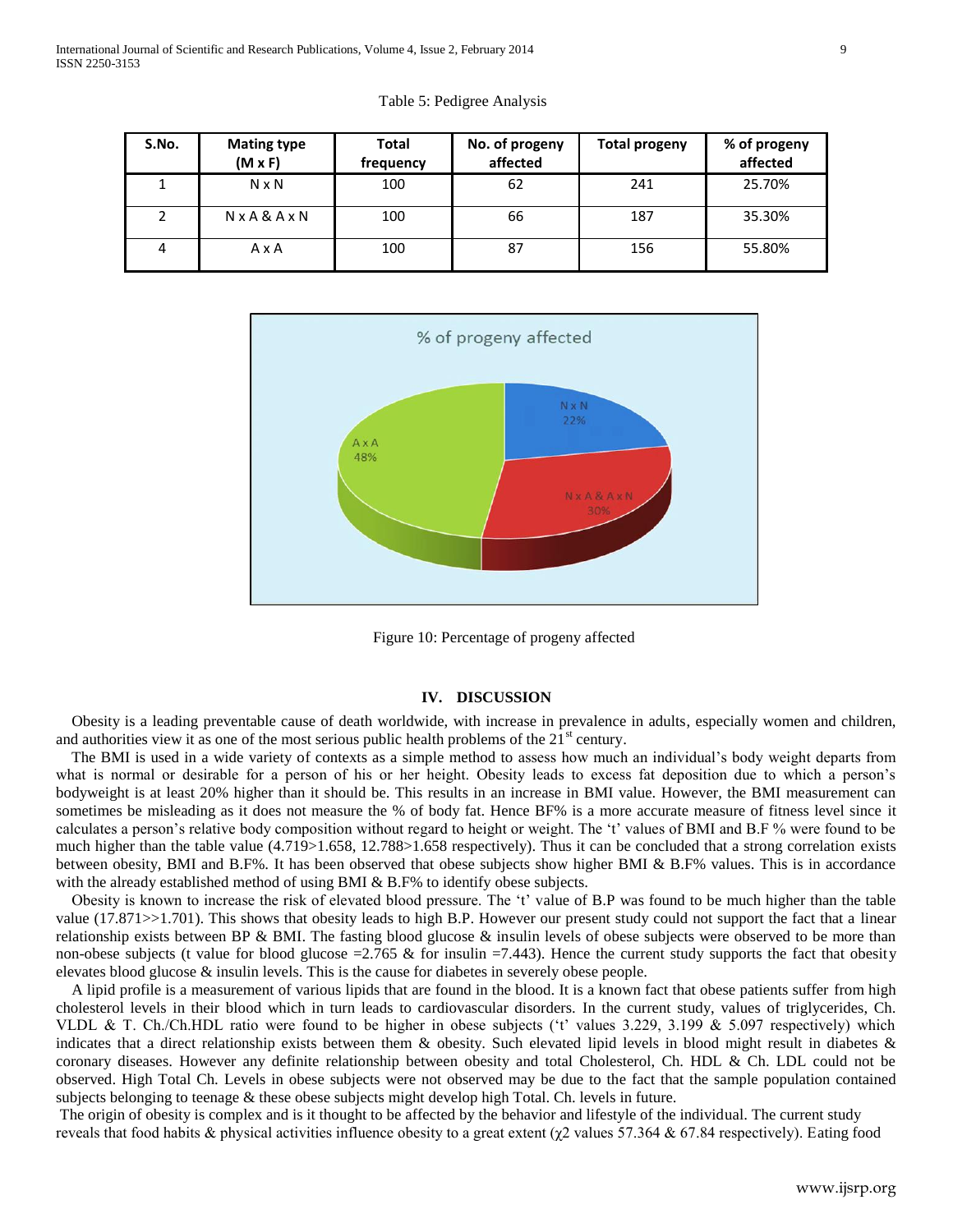rich in fat content & having high calorie value is one of the major causes of obesity. The excess fat gets deposited in adipose tissue resulting in increase in body weight. Thus obesity is caused due to lack of energy balance i.e. more energy input than energy output. Leading a sedentary lifestyle also leads to obesity as the excess calories are not burned up. The study also showed that obese subjects lead a very inactive lifestyle as they get tired soon. Apart from food habits & physical activities, metabolism, surrounding environment, health conditions and medicines are also known to influence obesity.

Like many other medical conditions obesity is the result of an interplay between genetic and environmental factors. Although genetic deficiencies are currently considered rare, variations in these genes may predispose one to common obesity. Recent research has revealed that several genes contribute to obesity. From the current study, it can be concluded that obesity follows multifactorial inheritance in which inheritance of the phenotypic characteristic is attributable to two or more genes. Unlike monogenic traits, these traits were not found to follow a particular pattern of Mendelian inheritance.

#### **V. CONCLUSION**

 The current study shows considerable evidence that obesity causes a significant increase in BMI, B.F %, B.P, fasting glucose, fasting insulin, triglycerides, Ch. VLDL & T.Ch./HDL Ch. ratio. Obesity could be a multifactorial trait, influenced by more than one gene and triggered by internal and external environmental factors like food habits & physical activity.

#### **VI. ACKNOWLEDGMENT**

 B.Sai Kruthi, K.Srikari, K.Aparna and K.Sowmya Sri are thankful to Dr.V.Venugopal Rao, HOD, Department of Genetics, St. Ann's college for women, Hyderabad, India,for giving an opportunity to work under his inspiring guidance at the undergraduate level.

We are extremely thankful to the principal, Dr.(Sr.)K.Anthony Mary and the management, St. Ann's college for women, Hyderabad, India, for their constant encouragement and for providing us with the required facilities.

We also acknowledge the technical help and guidance rendered by Dr.K.Indira, United Hospitals, Hyderabad, India. We would like to express our gratitude to all the students & families who volunteered to be the subjects for our project.

#### **VII. REFERENCES**

- [1] Ana Elisa Madalena Rinaldi, Erick Prado de Oliveira. Dietary intake and blood lipid profile in overweight and obese children and adults. Centre for Physical and Nutritional Metabolism,Sao Paulo State University, Department Of Public Health, Botucatu City, Sao Paulo State, Brazil. Rinaldi et al. BMC Research Notes 2012, 5:598
- [2] Asviandri, Lita Farlina, Eka Agustia Rini, Association between lipid profile and blood pressure in obese adolescents in Padang Endocrinology Division Department of Child Health, Medicine Faculty, Andalas University. International Journal of Paediatric Endocrinology 2013, 2013(Suppl1):P88
- [3] Beevers G, Lip GYH, O'Brien E. ABC of hypertension, 4th Ed London: BMJ Books; 2001.
- [4] Chandrasekharan Nair Kesavachandran, Vipin Bihari & Neeraj Mathur, The normal range of body mass index with high body fat percentage among residents of Lucknow city in north India Epidemiology Division, Indian Institute of Toxicology Research (CSIR), Lucknow, India, Indian J Med Res 135
- [5] Dietz WH, Robinson TN: Overweight children and adolescents. N English J Med 2005, 352:2100-2109.
- [6] E. A. Francischetti, V. A. Genelhu. Obesity–hypertension: an ongoing pandemic Hypertension Clinic, Laboratory of Clinical and Experimental Pathophysiology, CLINEX, Rio de Janeiro State University, Rio de Janeiro, Brazil International Journal of Clinical practice.
- [7] Feinleib M. (1985): Epidemiology of obesity in relation to health hazards. Annals of Internal Medicine 103:1019–1024.
- [8] Han JC, Lawlor DA, Kimm SYS: Childhood obesity. Lancet 2010, 375:1737-1748.
- [9] H. M. Whyte. Blood Pressure and Obesity. American Heart Association. Circulation 1959; 19:511-516
- [10] Jaswant Singh Thakur and Sujay Bisht. BLOOD LIPID PROFILE OF OBESE AND NON-OBESE SEDENTARY COLLEGE STUDENTS. VSRD TECHNICAL & NON -TECHNICAL JOURNAL IN TERNA TI ONA L JOUR NAL .VSRD-TNTJ, Vol. I (1), 2010, 26-29.
- [11] Kearney PM, Whelton M, Reynolds K et al. Global burden of hypertension: analysis of worldwide data. Lancet 2005; 365: 217–23.
- [12] .Kidambi S, Kotchen J, Grim C, Raff H, Mao J, Singh R, Kotchen T. Association of adrenal steroids with hypertension and the metabolic syndrome in blacks. Hypertension2007; 49: 704–711.
- [13] Krebs NF, Himes JH, Jacobson D, Nicklas TA, Guilday P, Styne D: Assessment of Child and Adolescent Overweight and Obesity. Paediatrics 2007, 120: S193- S228.
- [14] Massie`ra F, Bloch-Faure M, Ceiler D, Murakami K, Fukamizu A, Gasc JM, Quignard-Boulange A, Neyrel R. Adipose angiotensinogen is involved in adipose tissue growth and blood pressure regulation. FASEB J 2001; 15: 2727–2729.
- [15] Paolo Palatinia and Gianfranco Parati. Blood pressure measurement in very obese patients: a challenging problem. Department of Clinical and Experimental Medicine, University of Padova, Padua. Journal of Hypertension 2011, 29:425–429.
- [16] Prentice AM: The emerging epidemic of obesity in developing countries. Int J Epidemiology 2006, 35:93-99.
- [17] Reilly JJ: Tackling the obesity epidemic: new approaches. Arch Dis Child 2006, 91:724-726.
- [18] Swinburn BA, Caterson I, Seidell JC, James WP: Diet, nutrition and the prevention of excess weight gain and obesity. Public Health Nutr 2004, 7(1A):123-146.
- [19] Vasilios Kotsis1, Stella Stabouli, Sofia Papakatsika, Zoe Rizos. Mechanisms of obesity-induced hypertension. Department of Medicine, Hypertension Center, Papageorgiou Hospital, Aristotle University of Thessaloniki, Thessaloniki, Greece. Hypertension Research (2010) 33, 386–393; doi:10.1038/hr.2010.9.
- [20] Whelton PK, He J, Muntner P. Prevalence, awareness, treatment and control of hypertension in North America, North Africa and Asia. J Hum Hypertens 2004; 18: 545–51.